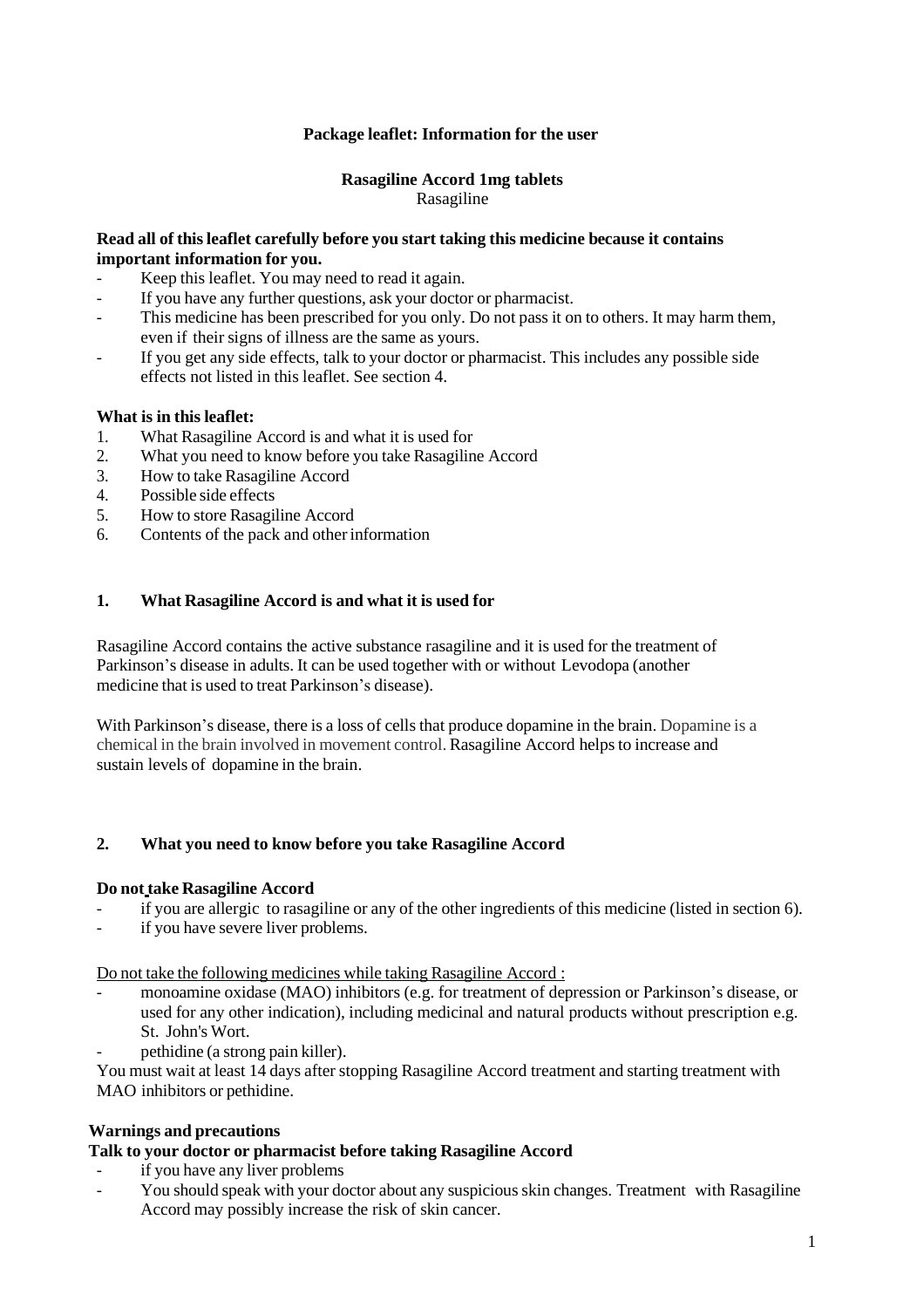Tell your doctor if you or your family/carer notices that you are developing unusual behaviours where you cannot resist the impulse, urges or cravings to carry out certain harmful or detrimental activities to yourself or others. These are called impulse control disorders. In patients taking Rasagiline Accord and/or other medicines used to treat Parkinson's disease, behaviours such as compulsions, obsessive thoughts, addictive gambling, excessive spending, impulsive behaviour and an abnormally high sex drive or an increase in sexual thoughts or feelings have been observed. Your doctor may need to adjust or stop your dose (see section 4).

Rasagiline Accord may cause drowsiness and may cause you to suddenly fall asleep during day time activities, especially if you are taking other dopaminergic medicinal products (used for the treatment of Parkinson's disease). For further information please refer to section driving and using machines.

# **Children and adolescents**

There is no relevant use of Rasagiline Accord in children and adolescents. Therefore, Rasagiline Accord is not recommended for use under the age of 18.

# **Other medicines and Rasagiline Accord**

Tell your doctor or pharmacist if you are taking, have recently taken or might take any other medicines.

Especially tell your doctor if you are taking any of the following medicines:

- Certain antidepressants (selective serotonin reuptake inhibitors, selective serotoninnorepinephrine reuptake inhibitors, tricyclic ortetracyclic antidepressants)
- the antibiotic ciprofloxacin used against infections
- the cough suppressant dextromethorphan
- sympathomimetics such as those present in eye drops, nasal and oral decongestants and cold medicine containing ephedrine or pseudoephedrine

The use of Rasagiline Accord together with the antidepressants containing fluoxetine or fluvoxamine should be avoided.

If you are starting treatment with Rasagiline Accord , you should wait at least 5 weeks after stopping fluoxetine treatment.

If you are starting treatment with fluoxetine or fluvoxamine, you should wait at least 14 days after stoppingRasagiline Accord treatment.

Tell your doctor or pharmacist if you are smoking or intend to stop smoking. Smoking could decrease the amount of Rasagiline Accord in the blood.

# **Pregnancy,breast-feeding and fertility**

If you are pregnant or breast-feeding, think you may be pregnant or are planning to have a baby, ask your doctor or pharmacist for advice before taking this medicine.

You should avoid taking Rasagiline Accord if you are pregnant, as the effects of Rasagiline Accord on pregnancy and the unborn child are not known.

## **Driving and using machines**

Ask your doctor for advice before you drive and operate machines, since Parkinson's disease itself as well as the treatment with Rasagiline Accord may influence your ability to do so. Rasagiline Accord can make you feel dizzy or drowsy; it can also cause episodes of sudden sleep onset. This might be enhanced if you take other medicines to treat the symptoms of your Parkinson's disease, or if you take medicines which can make you feel drowsy, or if you drink alcohol while taking Rasagiline Accord. If you have experienced somnolence and/or episodes of sudden sleep onset before, or while taking Rasagiline Accord do not drive or operate machinery (see section 2).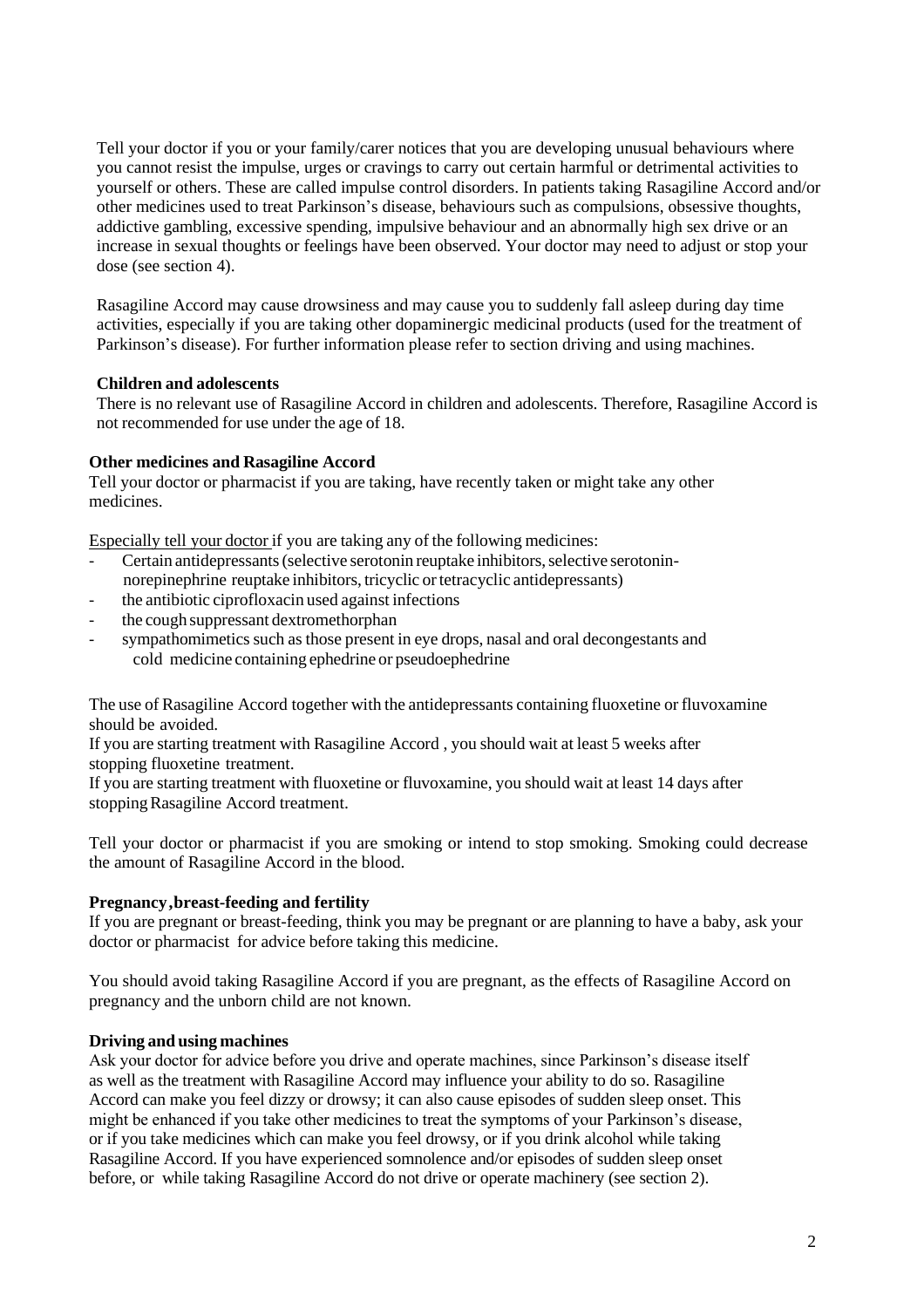## **Rasagiline Accord contains sodium**

This medicine contains less than 1 mmol sodium (23 mg) per tablet, that is to say essentially 'sodium-free'.

## **3. How to take Rasagiline Accord**

Always take this medicine exactly as your doctor or pharmacist has told you. Check with your doctor or pharmacist if you are not sure.

The recommended dose of Rasagiline Accord is 1 tablet of 1 mg taken by mouth once daily. Rasagiline Accord may be taken with or without food.

#### **If you take more Rasagiline Accord than you should**

If you think that you may have taken too many Rasagiline Accord tablets, contact your doctor or pharmacist immediately. Take the Rasagiline Accord carton/blister or bottle with you to show the doctor or pharmacist.

Symptoms reported following overdose of Rasagiline Accord included slightly euphoric mood (light form of mania), extremely high blood pressure and serotonin syndrome (see section 4).

#### **If you forget to take Rasagiline Accord**

Do not take a double dose to make up for a forgotten dose. Take the next dose normally, when it is time to take it.

#### **If you stop taking Rasagiline Accord**

Do not stop taking Rasagiline Accord without first talking to your doctor.

If you have any further questions on the use of this medicine, ask your doctor or pharmacist.

## **4. Possible side effects**

Like all medicines, this medicine can cause side effects, although not everybody gets them.

Contact you doctor right away if you notice any of the following symptoms. You may need urgent medical advice or treatment:

- If you develop unusual behaviours such as compulsions, obsessive thoughts, addictive gambling, excessive shopping or spending, impulsive behaviour and an abnormally high sex drive or an increase in sexual thoughts (impulse control disorders) (see section 2).
- If you see or hear things which are not there (hallucinations).
- Any combination of hallucinations, fever, restlessness, tremor and sweating (serotonin syndrome)

**Contact your doctor** if you notice any suspicious skin changes because there may be an increased risk of skin cancer (melanoma) with the use of this medicine (see section 2).

Other side effects

Very common *(may affect more than 1 in 10 people)*

- involuntary movements (dyskinesia)
- headache

# Common *(may affect up to 1 in 10 people)*:

- abdominal pain
- fall
- allergy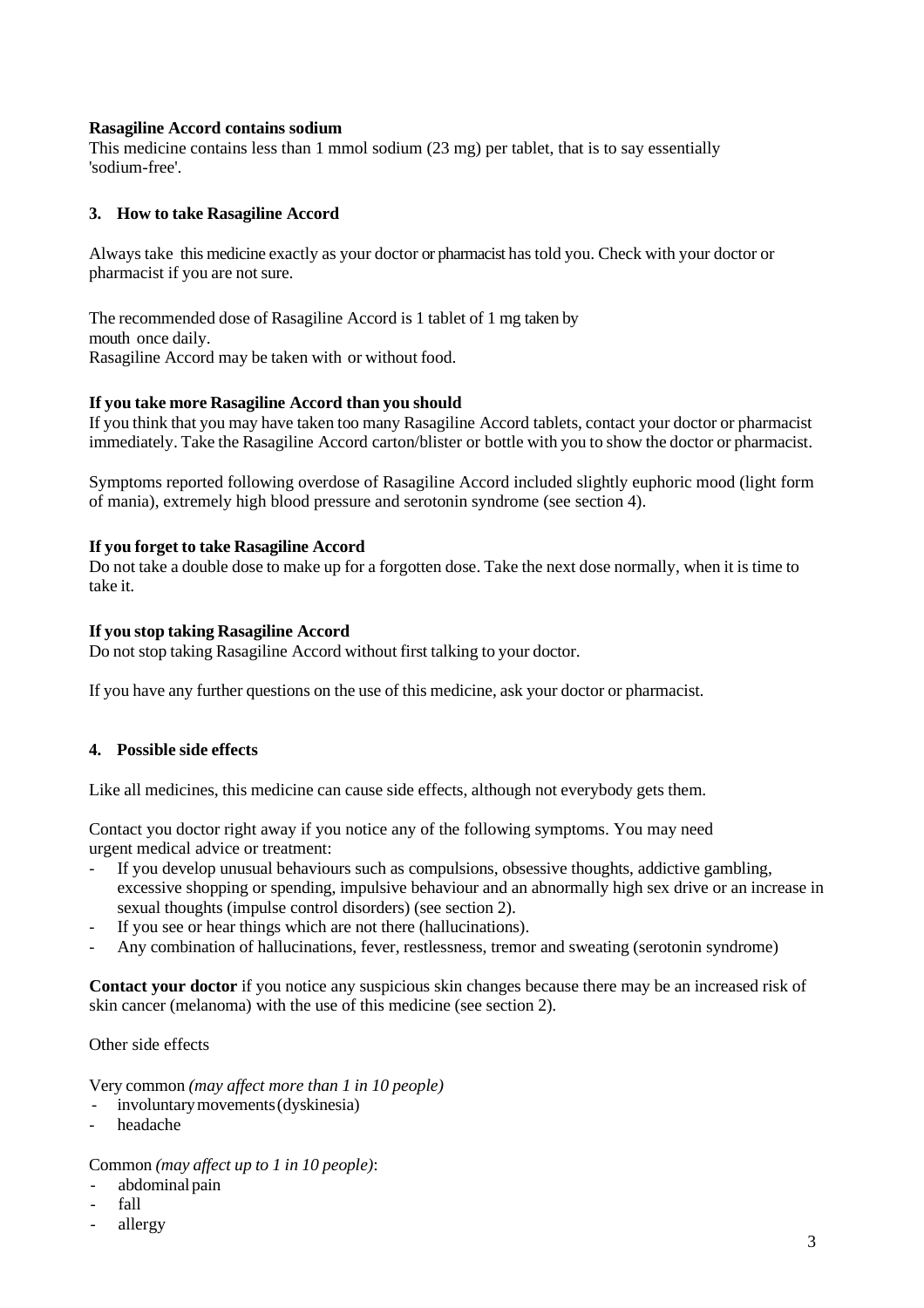- fever
- flu(influenza)
- general feeling of being unwell (malaise)
- neck pain
- chest pain (angina pectoris)
- low blood pressure when rising to a standing position with symptoms like dizziness/lightheadedness (orthostatichypotension)
- decreasedappetite
- constipation
- dry mouth
- nausea and vomiting
- flatulence
- abnormal results of blood tests (leucopenia)
- joint pain (arthralgia)
- musculoskeletalpain
- ioint inflammation (arthritis)
- numbness and muscle weakness of the hand (carpal tunnel syndrome)
- decreasedweight
- abnormal dreams
- difficulty in muscular coordination (balance disorder)
- depression
- dizziness(vertigo)
- prolonged muscle contractions (dystonia)
- runny nose (rhinitis)
- irritation of the skin (dermatitis)
- rash
- bloodshot eyes(conjunctivitis)
- urinary urgency

Uncommon *(may affect up to 1 in 100 people)*:

- stroke (cerebrovascular accident)
- heart attack (myocardial infarction)
- blistering rash (vesiculobullous rash)

Not known: frequency cannot be estimated from the available data

- Elevated blood pressure
- Excessive drowsiness
- Sudden onset of sleep

# **Reporting of side effects**

If you get any side effects, talk to your doctor or pharmacist. This includes any possible side effects not listed in this leaflet. You can also report side effects directly via the national reporting system (see contact details below). By reporting side effects you can help provide more information on the safety of this medicine.

# **United Kingdom**

Yellow Card Scheme

Website: [www.mhra.gov.uk/yellowcard](http://www.mhra.gov.uk/yellowcard) or search for MHRA Yellow Card in the Google Play or Apple App Store

# **5. How to store Rasagiline Accord**

Keep this medicine out of the sight and reach of children.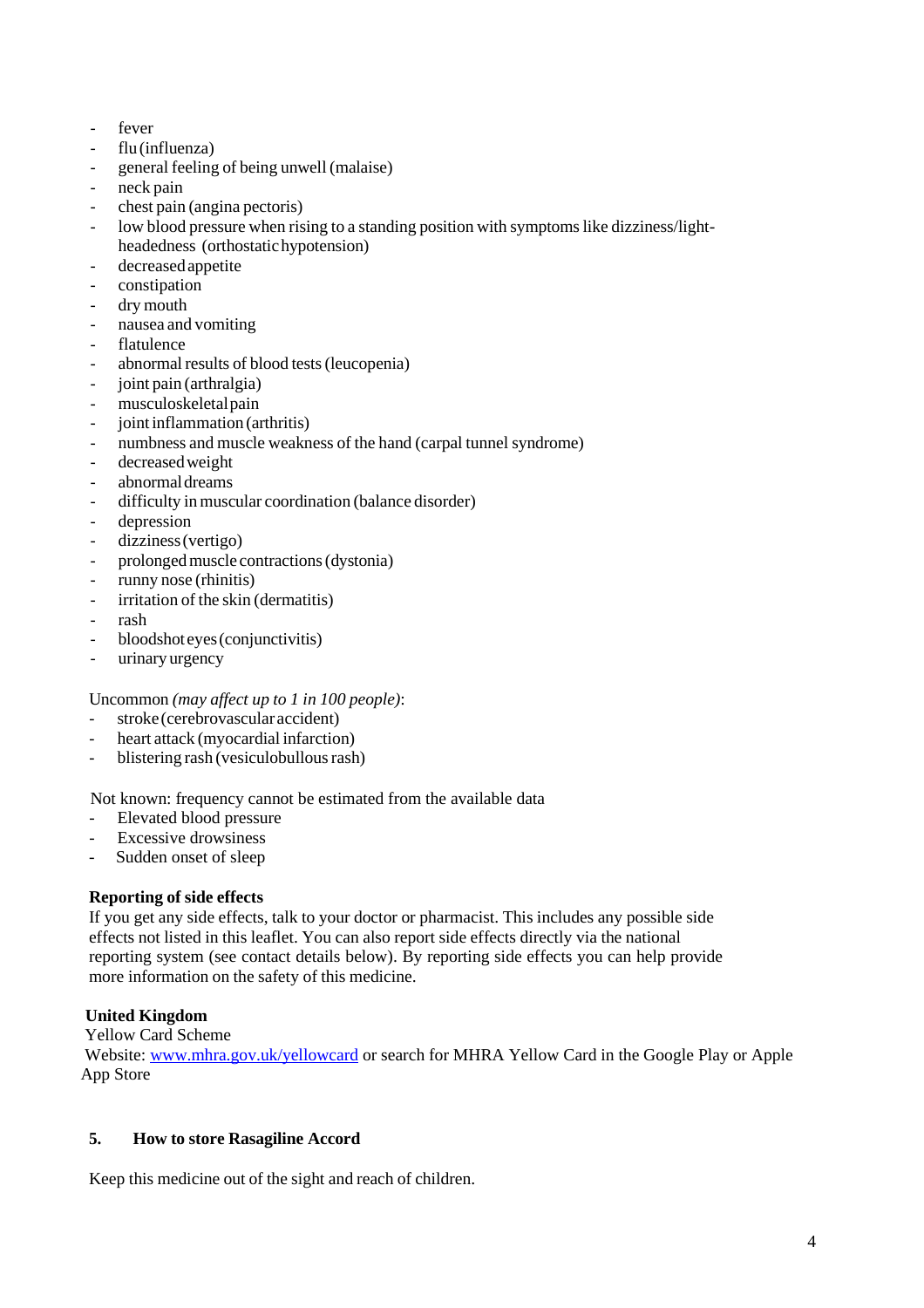Do not use this medicine after the expiry date which is stated on the carton, bottle or blister after EXP. The expiry date refers to the last day of that month.

This medicinal product does not require any special storage conditions.

Do not throw away any medicines via wastewater or household waste. Ask your pharmacist how to throw away medicines you no longer use. These measures will help to protect the environment.

# **6. Contents of the pack and other information**

## **What Rasagiline Accord contains**

- The active substance is rasagiline. Each tablet contains 1 mg rasagiline (as rasagiline tartrate).
- The other ingredients are Cellulose, Microcrystalline; Maize starch; Starch, Pregalatinised (from maize); Talc; Sodium Stearyl Fumarate.

## **What Rasagiline Accord looks like and contents of the pack**

Rasagiline Accord tablets are presented as white to off-white, round, flat, bevelled tablets (6.5 mm).

Pack sizes of 7, 10, 28, 30, 60,100, 112 tablets in blisters

Pack sizes of 30 tablets in tablet containers with child-resistant screw caps containing desiccant (silica gel). The desiccant, used to keep the tablets dry, should not be swallowed.

Not all pack sizes may be marketed.

#### **MarketingAuthorisationHolder andManufacturer**

## **MarketingAuthorisationHolder**

Accord Healthcare Limited Sage House, 319, Pinner Road, North Harrow, Middlesex, HA1 4HF, United Kingdom

#### **Manufacturer**

Accord Healthcare Limited Sage House, 319, Pinner Road, North Harrow, Middlesex, HA1 4HF, United Kingdom

Delorbis Pharmaceuticals Ltd 17 Athinon Street, Ergates Industrial Area, 2643 Ergates Lefkosia, Cyprus

 Iberfar – Indústria Farmaĉeutica, S.A. Rua Consiglieri Pedroso, no. 121-123 Queluz de Baixo, Barcarena, Portugal

# **This medicinal product is authorised in the Member States of the EEA under the following names:**

| <b>Name of the Member State</b> | Name of the medicinal product   |
|---------------------------------|---------------------------------|
| Germany                         | Rasagilin Accord 1mg Tabletten  |
| Austria                         | Rasagilin Accord 1 mg Tabletten |
| <b>Bulgaria</b>                 | Rasagiline Accord 1 mg таблетки |